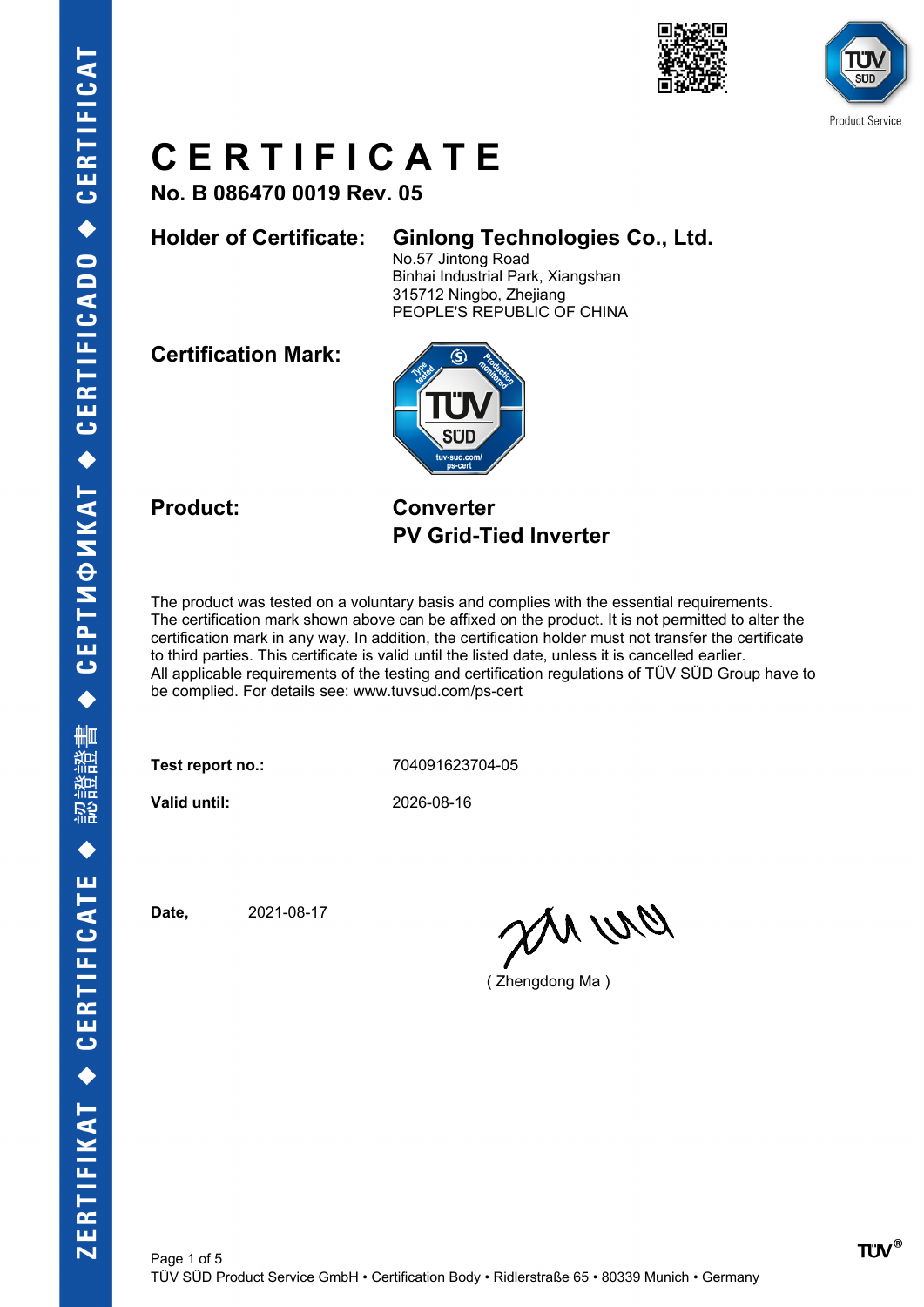

**No. B 086470 0019 Rev. 05**

**Model(s): Solis-1P2.5K-4G, Solis-1P3K-4G, Solis-1P3.6K-4G, Solis-1P4K-4G, Solis-1P4.6K-4G, Solis-1P5K-4G-MX, Solis-1P5K-4G, Solis-1P6K-4G, Solis-1P2.5K-4G-C, Solis-1P3K-4G-C, Solis-1P3.6K-4G-C, Solis-1P4K-4G-C, Solis-1P4.6K-4G-C, Solis-1P5K-4G-MX-C, Solis-1P5K-4G-C,** 

**Solis-1P6K-4G-C, S5-GR1P2.5K, S5-GR1P3K, S5-GR1P3.6K, S5-GR1P4K, S5-GR1P4.6K, S5-GR1P5K, S5-GR1P6K. S6-GR1P2.5K, S6-GR1P3K, S6-GR1P3.6K, S6-GR1P4K, S6-GR1P4.6K, S6-GR1P5K, S6-GR1P6K.S6-GR1P2.5K-R, S6-GR1P3K-R, S6-GR1P3.6K-R, S6-GR1P4K-R, S6-GR1P4.6K-R, S6-GR1P5K-R, S6-GR1P6K-R.**

#### **Parameters:**

| Models                                                | Solis-1P2.5K-4G   | Solis-1P3K-4G   | Solis-1P3.6K-4G   | Solis-1P4K-4G   |
|-------------------------------------------------------|-------------------|-----------------|-------------------|-----------------|
|                                                       | Solis-1P2.5K-4G-C | Solis-1P3K-4G-C | Solis-1P3.6K-4G-C | Solis-1P4K-4G-C |
| PV input ratings:                                     |                   |                 |                   |                 |
| Max. input<br>voltage:                                | 550Vd.c.          | 600Vd.c.        | 600Vd.c.          | 600Vd.c.        |
| MPP voltage<br>range:                                 | 50-450Vd.c.       | 90-520Vd.c.     | 90-520Vd.c.       | 90-520Vd.c.     |
| Max. input<br>current:                                | 2 x 11Ad.c.       | 2 x 11Ad.c.     | 2 x 11Ad.c.       | 2 x 11Ad.c.     |
| $\overline{\text{Isc PV}}$<br>(absolute)<br>maximum): | 2 x 17.2Ad.c.     | 2 x 17.2Ad.c.   | 2 x 17.2Ad.c.     | 2 x 17.2Ad.c.   |
| AC output ratings:                                    |                   |                 |                   |                 |
| Rated grid                                            | 1/N/PE            | 1/N/PE          | 1/N/PE            | 1/N/PE          |
| voltage:                                              | 220/230Va.c.      | 220/230Va.c.    | 220/230Va.c.      | 220/230Va.c.    |
| Rated grid<br>frequency:                              | 50/60Hz           | 50/60Hz         | 50/60Hz           | 50/60Hz         |
| Rated output<br>power:                                | 2500W             | 3000W           | 3600W             | 4000W           |
| Max. AC<br>output active<br>power:                    | 2800W             | 3300W           | 4000W             | 4400W           |
| Max. AC<br>output<br>apparent<br>power:               | 2800VA            | 3300VA          | 4000VA            | 4400VA          |
| Max.<br>continuous<br>output<br>current:              | 13.3Aa.c.         | 15.7Aa.c.       | 16Aa.c.           | 21Aa.c.         |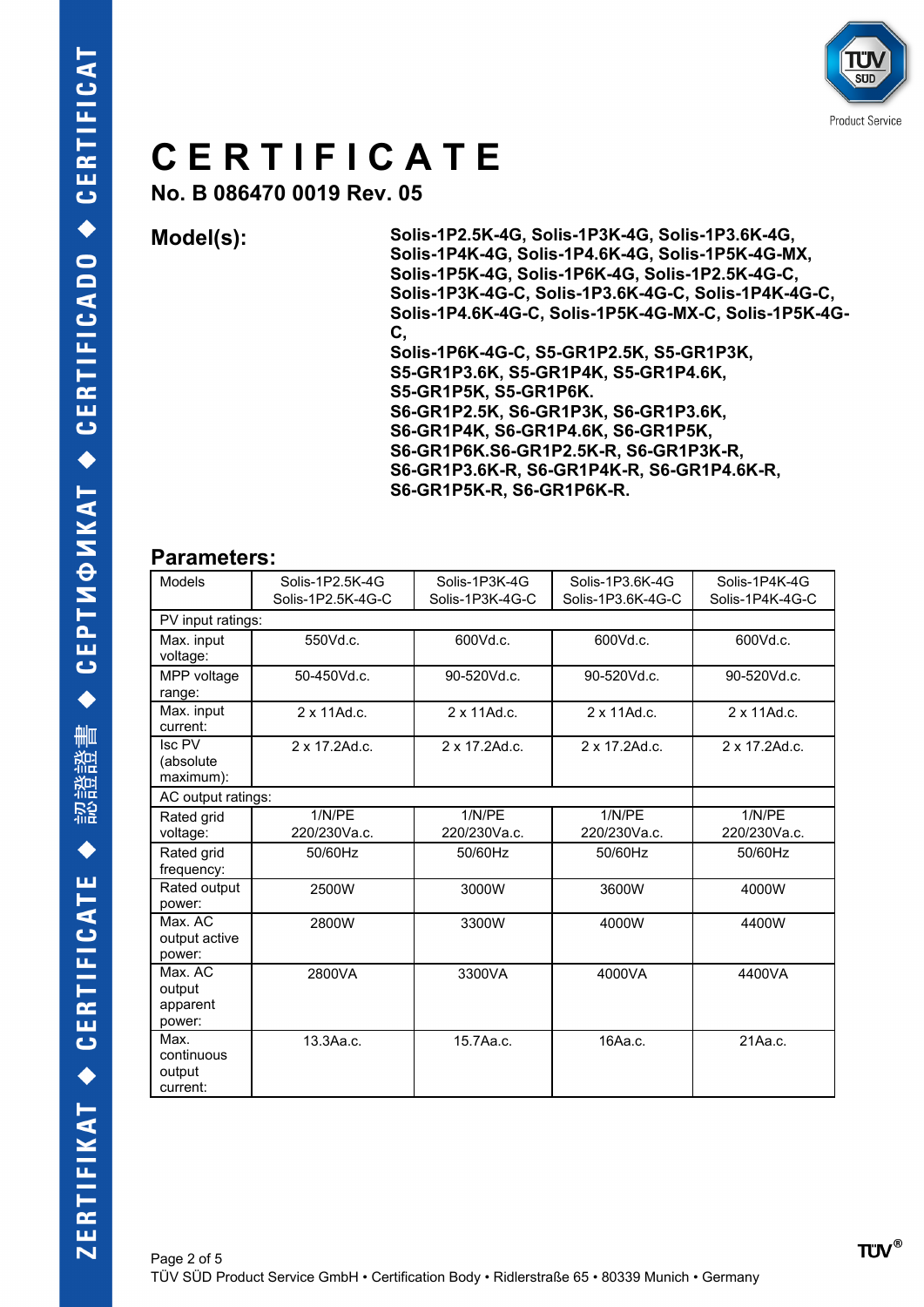### **No. B 086470 0019 Rev. 05**

| <b>Models</b>                            | Solis-1P4.6K-4G<br>Solis-1P4.6K-4G-C | Solis-1P5K-4G<br>Solis-1P5K-4G-C | Solis-1P5K-4G-MX       | Solis-1P6K-4G<br>Solis-1P6K-4G-C |
|------------------------------------------|--------------------------------------|----------------------------------|------------------------|----------------------------------|
|                                          |                                      |                                  | Solis-1P5K-4G-MX-<br>С |                                  |
| PV input ratings:                        |                                      |                                  |                        |                                  |
| Max. input<br>voltage:                   | 600Vd.c.                             | 600Vd.c.                         | 600Vd.c.               | 600Vd.c.                         |
| <b>MPP</b><br>voltage<br>range:          | 90-520Vd.c.                          | 90-520Vd.c.                      | 90-520Vd.c.            | 90-520Vd.c.                      |
| Max. input<br>current:                   | 2 x 11Ad.c.                          | 2 x 11Ad.c.                      | 2 x 11Ad.c.            | 2 x 11Ad.c.                      |
| Isc PV<br>(absolute<br>maximum):         | 2 x 17.2Ad.c.                        | 2 x 17.2Ad.c.                    | 2 x 17.2Ad.c.          | 2 x 17.2Ad.c.                    |
| AC output ratings:                       |                                      |                                  |                        |                                  |
| Rated grid<br>voltage:                   | 1/N/PE<br>220/230Va.c.               | 1/N/PE<br>220/230Va.c.           | 1/N/PE<br>220/230Va.c. | 1/N/PE<br>220/230Va.c.           |
| Rated grid<br>frequency:                 | 50/60Hz                              | 50/60Hz                          | 50/60Hz                | 50/60Hz                          |
| Rated<br>output<br>power:                | 4600W                                | 5000W                            | 4999W                  | 6000W                            |
| Max. AC<br>output<br>active<br>power:    | 5000W                                | 5000W                            | 4999W                  | 6000W                            |
| Max. AC<br>output<br>apparent<br>power:  | 5000VA                               | 5000VA                           | 4999VA                 | 6000VA                           |
| Max.<br>continuous<br>output<br>current: | 23.8Aa.c                             | 25Aa.c                           | 21.7Aa.c.              | 27.3Aa.c.                        |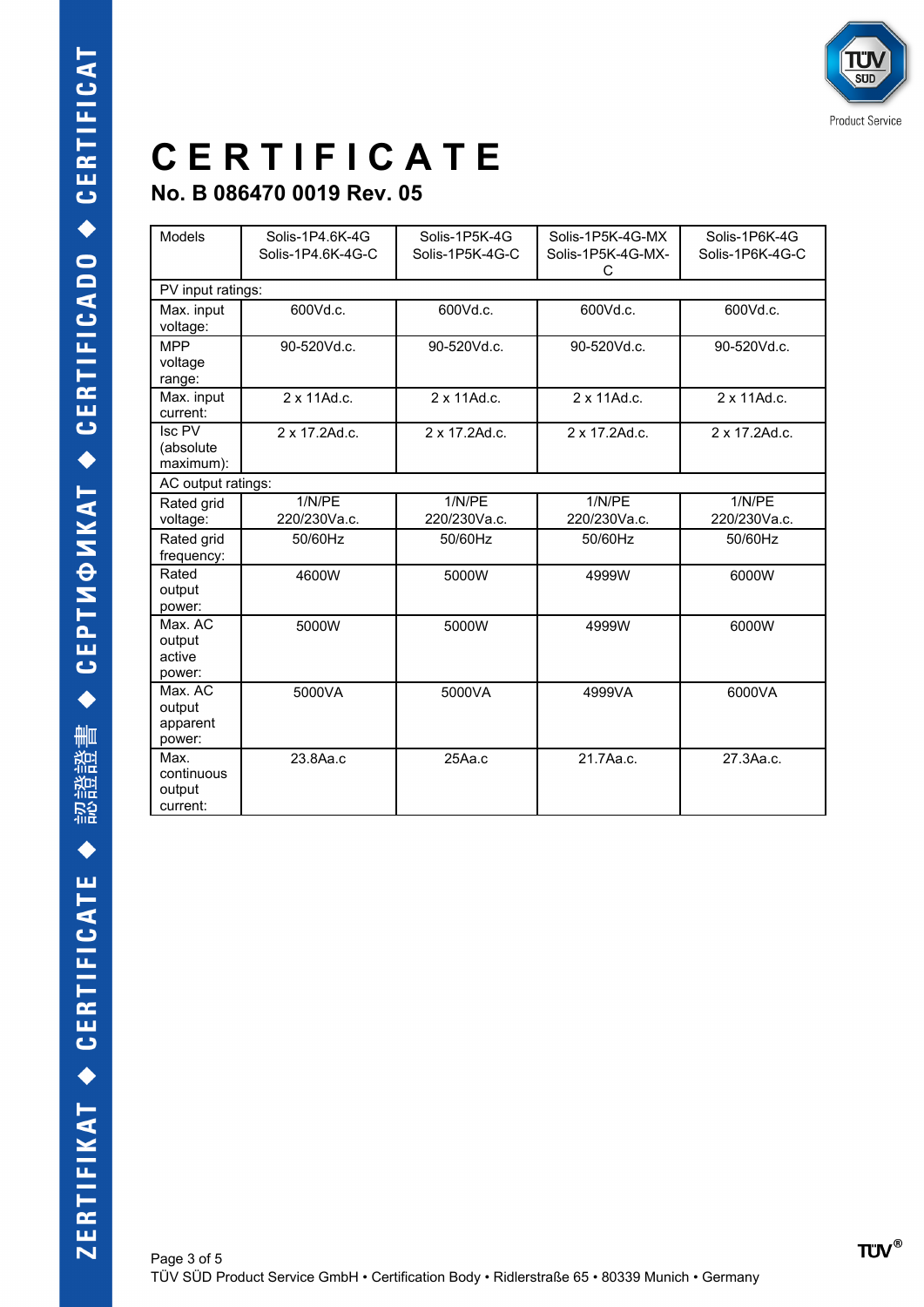**No. B 086470 0019 Rev. 05**

| <b>Models</b>                            | S5-GR1P2.5K         | S5-GR1P3K           | S5-GR1P3.6K         | S6-GR1P4K           |
|------------------------------------------|---------------------|---------------------|---------------------|---------------------|
|                                          | S6-GR1P2.5K         | S6-GR1P3K           | S6-GR1P3.6K         | S6-GR1P4K           |
|                                          | S6-GR1P2.5K-R       | S6-GR1P3K-R         | S6-GR1P3.6K-R       | S6-GR1P4K-R         |
| PV input ratings:                        |                     |                     |                     |                     |
| Max. input<br>voltage:                   | 550Vd.c.            | 600Vd.c.            | 600Vd.c.            | 600Vd.c.            |
| MPP voltage<br>range:                    | 50-450Vd.c.         | 90-520Vd.c.         | 90-520Vd.c.         | 90-520Vd.c.         |
| Max. input<br>current:                   | $2 \times 14$ Ad.c. | $2 \times 14$ Ad.c. | $2 \times 14$ Ad.c. | $2 \times 14$ Ad.c. |
| Isc PV<br>(absolute<br>maximum):         | 2 x 22Ad.c.         | 2 x 22Ad.c.         | 2 x 22Ad.c.         | 2 x 22Ad.c.         |
| AC output ratings:                       |                     |                     |                     |                     |
| Rated grid                               | 1/N/PE              | 1/N/PE              | 1/N/PE              | 1/N/PE              |
| voltage:                                 | 220/230Va.c.        | 220/230Va.c.        | 220/230Va.c.        | 220/230Va.c.        |
| Rated grid<br>frequency:                 | 50/60Hz             | 50/60Hz             | 50/60Hz             | 50/60Hz             |
| Rated output<br>power:                   | 2500W               | 3000W               | 3600W               | 4000W               |
| Max. AC<br>output active<br>power:       | 2800W               | 3300W               | 4000W               | 4400W               |
| Max. AC<br>output<br>apparent<br>power:  | 2800VA              | 3300VA              | 4000VA              | 4400VA              |
| Max.<br>continuous<br>output<br>current: | 13.3Aa.c.           | 15.7Aa.c.           | 16Aa.c.             | 21Aa.c.             |